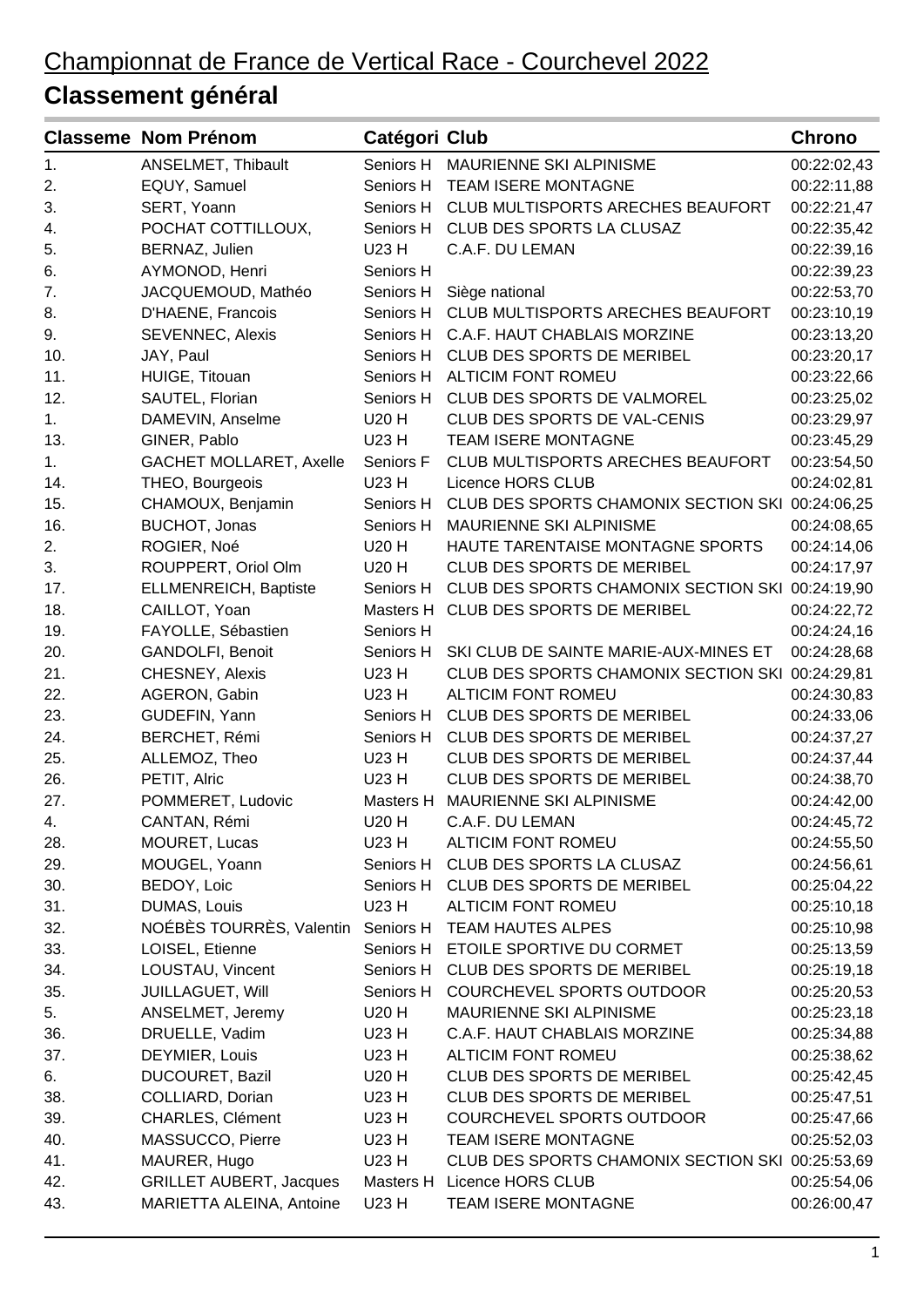## **Classement général**

|     | <b>Classeme Nom Prénom</b>     | Catégori Club |                                                  | <b>Chrono</b> |
|-----|--------------------------------|---------------|--------------------------------------------------|---------------|
| 7.  | DUC-GONINAZ, Enzo              | U20 H         | CLUB MULTISPORTS ARECHES BEAUFORT                | 00:26:06,02   |
| 44. | DEBROAS, Mathieu               | Seniors H     | BELLES GRIMPES EN BELLEDONNE                     | 00:26:11,00   |
| 45. | PONCET, David                  | Masters H     | <b>SKIALP UBAYE</b>                              | 00:26:14,45   |
| 2.  | HARROP, Emily                  | Seniors F     | CLUB DES SPORTS DE MERIBEL                       | 00:26:15,65   |
| 3.  | PARDIN, Jessica                | Seniors F     | CLUB DES SPORTS DE MERIBEL                       | 00:26:23,02   |
| 46. | THERISOD, Frederic             | Masters H     |                                                  | 00:26:24,86   |
| 1.  | RAYBAUD, Jules                 | U18 H         | <b>TEAM ISERE MONTAGNE</b>                       | 00:26:36,26   |
| 47. | BOUZON, Lionel                 | Masters H     | BELLES GRIMPES EN BELLEDONNE                     | 00:26:39,89   |
| 2.  | COGNAUD, Edgar                 | U18 H         | CLUB DES SPORTS DE VALMOREL                      | 00:26:40,65   |
| 48. | MICHEL BERGER, Simon           | U23 H         | CLUB DES SPORTS CHAMONIX SECTION SKI             | 00:26:42,31   |
| 8.  | GENOT, Clément                 | U20 H         | PRAZ- DE-LYS SOMMAND SKI-ALPINISME               | 00:26:44,38   |
| 49. | <b>BOUCHAGE, Josselin</b>      | U23 H         | <b>CLUB MULTISPORTS ARECHES BEAUFORT</b>         | 00:26:44,90   |
| 50. | <b>AVRILLON, Matis</b>         | U23 H         | PRAZ- DE-LYS SOMMAND SKI-ALPINISME               | 00:26:47,97   |
| 4.  | PERILLAT PESSEY, Celia         | Seniors F     | CLUB DES SPORTS LA CLUSAZ                        | 00:26:52,13   |
| 3.  | FERREOL, Pierre                | U18 H         | MAURIENNE SKI ALPINISME                          | 00:26:56,54   |
| 9.  | RACINEUX, Bastien              | U20 H         | CLUB DES SPORTS DE MERIBEL                       | 00:26:59,15   |
| 5.  | DEPLANCHE, Laura               | Seniors F     | MAURIENNE SKI ALPINISME                          | 00:27:01,74   |
| 4.  | PALMITJAVILA, Max              | U18 H         | <b>ALTICIM FONT ROMEU</b>                        | 00:27:02,73   |
| 51. | FEIGE, Jerome                  | Masters H     | CLUB DES SPORTS DE MERIBEL                       | 00:27:04,84   |
| 6.  | FERTIN, Candice                | Seniors F     | CLUB DES SPORTS CHAMONIX SECTION SKI             | 00:27:09,44   |
| 52. | ROBBE, Pierrick                | U23 H         | PRAZ- DE-LYS SOMMAND SKI-ALPINISME               | 00:27:09,69   |
| 53. | FERRANDO FLORES, Mayeul        | U23 H         | LEI LAGRAMUSAS                                   | 00:27:11,38   |
| 10. | <b>BENEZET, Meire</b>          | U20 H         | CLUB DES SPORTS DE MERIBEL                       | 00:27:13,47   |
| 54. | <b>BERTHOD, François</b>       | Masters H     | <b>LIBRE ECART MARIGNIER</b>                     | 00:27:16,62   |
| 55. | GERARD, Simon                  | Seniors H     | TEAM ISERE MONTAGNE                              | 00:27:22,56   |
| 11. | TEYPAZ, Lilian                 | U20 H         | PRAZ- DE-LYS SOMMAND SKI-ALPINISME               | 00:27:23,22   |
| 56. | BAL, Jean-baptiste             | Seniors H     | CLUB DES SPORTS DE MERIBEL                       | 00:27:24,14   |
| 57. | DEGRENELLE, Quentin            | Seniors H     | <b>BRIANCON ESCALADE</b>                         | 00:27:25,63   |
| 58. | LE BAHER, Samuel               | Masters H     | BELLES GRIMPES EN BELLEDONNE                     | 00:27:26,38   |
| 59. | GAY, Daniel                    | Masters H     |                                                  | 00:27:44,06   |
| 60. | VOCANSON, Thibault             | Seniors H     | CLUB DES SPORTS DE MERIBEL                       | 00:27:45,28   |
| 7.  | ROUX, Julie                    |               | Seniors F TEAM ISERE MONTAGNE                    | 00:27:45,79   |
| 8.  | BONNEL, Candice                | Seniors F     | MAURIENNE SKI ALPINISME                          | 00:27:49,92   |
| 12. | LASCOUMETTES, Baptiste         | U20 H         | OLORON Ô BEARN SPORT NATURE                      | 00:27:55,31   |
| 61. | PLISSON, Sebastien             | Masters H     | BELLES GRIMPES EN BELLEDONNE                     | 00:27:59,25   |
| 62. | MAZAN, Frédéri                 | Masters H     | MAURIENNE SKI ALPINISME                          | 00:28:01,26   |
| 5.  | POLCHI, Norick                 | U18 H         | <b>TEAM ALPI MERCANTOUR</b>                      | 00:28:08,48   |
| 63. | TOURANCHEAU, David             | U23 H         | <b>TEAM ISERE MONTAGNE</b>                       | 00:28:10,15   |
| 64. | GALINDO, Robin                 | U23 H         | <b>TEAM ISERE MONTAGNE</b>                       | 00:28:10,22   |
| 13. | BOUVIER-BANGILLON, Timeo U20 H |               | Licence HORS CLUB                                | 00:28:13,43   |
| 6.  | NOGUERAS, Mathys               | U18 H         | AMITIE ET NATURE DE TARBES                       | 00:28:15,62   |
| 65. | MERMILLOD BLARDET, Alex        | U23 H         | CLUB DES SPORTS DE MERIBEL                       | 00:28:19,50   |
| 1.  | GRIMAUD, Kérian                | U16 H         | <b>ALTICIM FONT ROMEU</b>                        | 00:28:21,20   |
| 7.  | <b>BOUQUET DES CHAUX,</b>      | U18 H         | CLUB DES SPORTS DE MERIBEL                       | 00:28:22,71   |
| 8.  | CERVELLIN, Robin               | U18 H         |                                                  | 00:28:30,50   |
| 9.  | <b>BRUN, Mael</b>              | U18 H         | <b>TEAM ALPI MERCANTOUR</b>                      | 00:28:32,76   |
| 10. | <b>BERGER, Paul Emile</b>      | U18 H         | <b>CLUB DES SPORTS DE MERIBEL</b>                | 00:28:35,55   |
| 9.  | BONNEL, Lorna                  | Seniors F     | MAURIENNE SKI ALPINISME                          | 00:28:37,43   |
| 66. | MOLLI, Didier                  | Masters H     | CLUB DES SPORTS CHAMONIX SECTION SKI 00:28:40,69 |               |
| 11. | CROSETTI, Tilman               | U18 H         | PRAZ- DE-LYS SOMMAND SKI-ALPINISME               | 00:28:41,39   |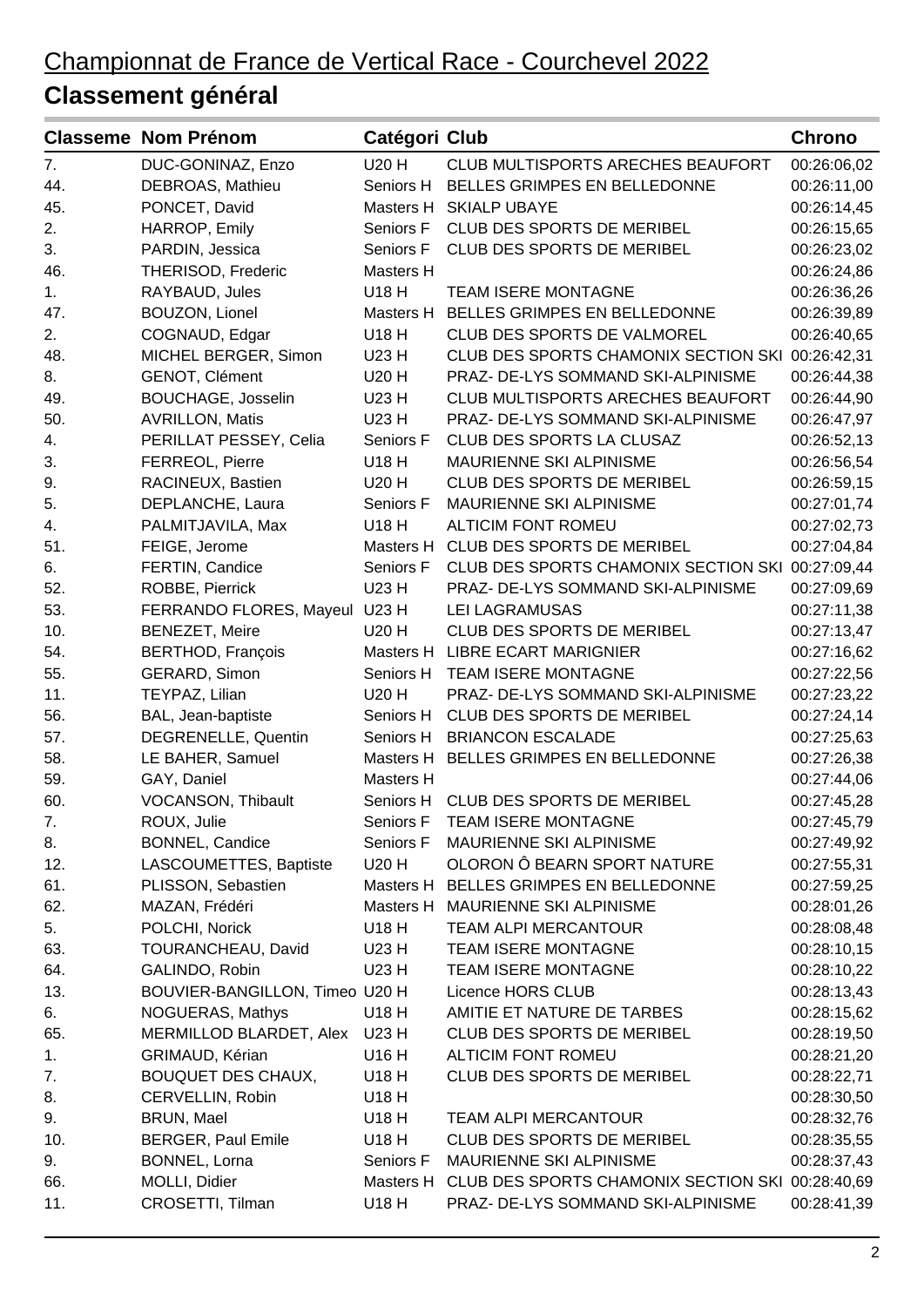#### **Classement général**

|     | <b>Classeme Nom Prénom</b>   | Catégori Club |                                                  | <b>Chrono</b> |
|-----|------------------------------|---------------|--------------------------------------------------|---------------|
| 2.  | MAURIN, Gabriel              | U16H          | <b>ALTICIM FONT ROMEU</b>                        | 00:28:46,24   |
| 67. | ZANOLIN, Pierre              | Seniors H     | <b>AIN ROC</b>                                   | 00:28:49,84   |
| 10. | FAVRE, Corinne               | Masters F     | <b>SKIALP UBAYE</b>                              | 00:28:51,01   |
| 68. | MARTIN, Benoit               |               | Masters H PRAZ- DE-LYS SOMMAND SKI-ALPINISME     | 00:29:02,69   |
| 69. | PERILLAT, Franck             | Masters H     | CLUB DES SPORTS LA CLUSAZ                        | 00:29:03,67   |
| 12. | <b>BERTHOD, Baptiste</b>     | U18 H         | PRAZ- DE-LYS SOMMAND SKI-ALPINISME               | 00:29:04,55   |
| 14. | SOULAT, Théo                 | U20 H         | OLORON Ô BEARN SPORT NATURE                      | 00:29:05,02   |
| 13. | ROUSSEAU, Fernand            | U18 H         | MAURIENNE SKI ALPINISME                          | 00:29:06,08   |
| 14. | MASSON, Drice                | U18 H         | <b>ALTICIM FONT ROMEU</b>                        | 00:29:08,67   |
| 70. | LAMY, Jonathan               | Seniors H     | COURCHEVEL SPORTS OUTDOOR                        | 00:29:14,19   |
| 71. | GILLET, Francis              |               | Masters H MAURIENNE SKI ALPINISME                | 00:29:26,80   |
| 15. | RAPHAEL, Timéo               | U20 H         | <b>ALTITOY</b>                                   | 00:29:34,10   |
| 72. | CAVAZZANA, Christophe        | Masters H     | Licence HORS CLUB                                | 00:29:36,98   |
| 1.  | RAVINEL, Margot              | <b>U20 F</b>  | CLUB DES SPORTS CHAMONIX SECTION SKI 00:29:40,55 |               |
| 1.  | TRINCAZ, Louise              | <b>U18 F</b>  | C.A.F. HAUT CHABLAIS MORZINE                     | 00:29:44,77   |
| 15. | ALBRIEUX, Theo               | U18 H         | MAURIENNE SKI ALPINISME                          | 00:29:46,04   |
| 11. | GINDRE, Perrine              | U23 F         | TEAM ISERE MONTAGNE                              | 00:29:46,87   |
| 73. | SALVATELLA SUREDA,           | Seniors H     | <b>TEAM ISERE MONTAGNE</b>                       | 00:29:47,47   |
| 16. | LAHIRIGOYEN, Romain          | U20 H         | OLORON Ô BEARN SPORT NATURE                      | 00:29:48,21   |
| 74. | JACQUIER, Remi               | U23 H         |                                                  | 00:29:53,39   |
| 75. | SIMOND, Pascal               | Masters H     |                                                  | 00:29:56,61   |
| 3.  | GULLON, Celestin             | U16 H         | <b>CLUB DES SPORTS DE MERIBEL</b>                | 00:29:56,68   |
| 12. | POLLET VILLARD, Marie        | Seniors F     | CLUB DES SPORTS LA CLUSAZ                        | 00:30:05,68   |
| 76. | <b>BLANC, Pierre</b>         | Masters H     | <b>B'UP CLERMONT ESCALADE</b>                    | 00:30:09,35   |
| 13. | RENOTON, Laurie              | Seniors F     | <b>CLUB DES SPORTS DE MERIBEL</b>                | 00:30:10,51   |
| 77. | GOUDIER, Théo                | U23 H         | A.S. ROC & PYRENE                                | 00:30:13,37   |
| 4.  | ODILE, Jules                 | U16 H         | <b>CLUB DES SPORTS DE MERIBEL</b>                | 00:30:16,07   |
| 17. | <b>BERTHET, Elie</b>         | U20 H         | Licence HORS CLUB                                | 00:30:27,98   |
| 14. | IRATZOQUY, Marie Charlotte   | <b>U23 F</b>  | CLUB DES SPORTS DE MERIBEL                       | 00:30:30,12   |
| 5.  | <b>BLANC, Gustave</b>        | U16 H         | CLUB MULTISPORTS ARECHES BEAUFORT                | 00:30:33,13   |
| 16. | <b>BLAUDIN DE THE, Lucas</b> | U18 H         | <b>TEAM ALPI MERCANTOUR</b>                      | 00:30:35,61   |
| 15. | MATTANA, Mallaurie           | <b>U23 F</b>  | C.A.F. GAP                                       | 00:30:36,37   |
| 17. | SIMON, Thomas                | U18 H         | LUCHON HAUTE MONTAGNE                            | 00:31:14,31   |
| 2.  | DUPONT, Louna                | <b>U20 F</b>  | <b>TEAM ISERE MONTAGNE</b>                       | 00:31:27,10   |
| 6.  | LOMBARD-BOUCHON,             | U16 H         | <b>CLUB DES SPORTS DE MERIBEL</b>                | 00:31:44,82   |
| 7.  | CABAU, Boris                 | U16 H         | <b>TEAM ISERE MONTAGNE</b>                       | 00:31:45,05   |
| 8.  | DUBOUSQUET, Tom              | U16 H         | LUCHON HAUTE MONTAGNE                            | 00:31:50,36   |
| 2.  | ROUSSILLON, Loanne           | U18 F         | MAURIENNE SKI ALPINISME                          | 00:31:56,22   |
| 9.  | REY, Timothée                | U16 H         | <b>TEAM HAUTES ALPES</b>                         | 00:31:56,34   |
| 78. | RAYNAUD, Adrien              | Seniors H     | CLUB DES SPORTS DE MERIBEL                       | 00:32:01,70   |
| 79. | COSTA, Didier                |               | Masters H PRAZ- DE-LYS SOMMAND SKI-ALPINISME     | 00:32:07,06   |
| 80. | CHEDAL ANGLAY, Joseph        |               | Masters H COURCHEVEL SPORTS OUTDOOR              | 00:32:11,41   |
| 81. | MARTIN-BOIMOND, Nicolas      |               | Masters H PRAZ- DE-LYS SOMMAND SKI-ALPINISME     | 00:32:14,85   |
| 82. | DOMERGUE, Bernard            | Masters H     |                                                  | 00:32:17,30   |
| 3.  | <b>BROCHE, Louna</b>         | <b>U20 F</b>  | CLUB DES SPORTS DE MERIBEL                       | 00:32:23,80   |
| 83. | AMBROSINI, Jean Christophe   | Masters H     |                                                  | 00:32:27,51   |
| 84. | FILLATRE, Jean Louis         |               | Masters H CLUB DES SPORTS DE MERIBEL             | 00:32:34,50   |
| 85. | <b>BERGE, Laurent</b>        |               | Masters H ERTIPS SKI-ALPINISME                   | 00:32:35,80   |
| 10. | WILLIAMS, Ivan               | U16 H         | TEAM HAUTES ALPES                                | 00:32:56,99   |
| 3.  | PERRIER, Amandine            | U18 F         | ALTICIM FONT ROMEU                               | 00:32:59,18   |